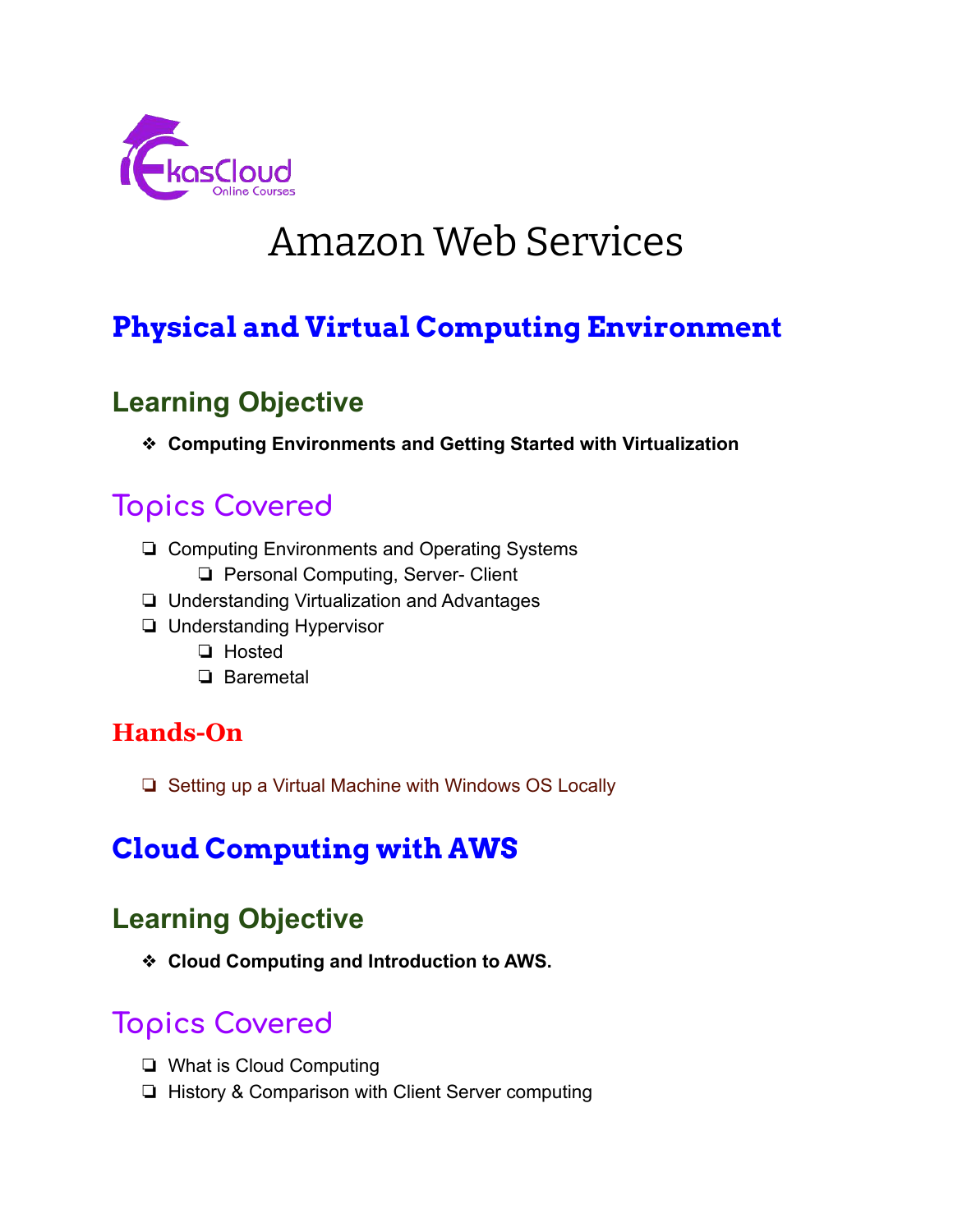- ❏ Advantages of Cloud Computing
- ❏ Why AWS is different from other Vendors.
- ❏ Future of Cloud
- ❏ Service Model of Cloud
	- ❏ SAAS
	- ❏ PAAS
	- ❏ IAAS
- ❏ Deployment Model of Cloud
	- ❏ Public
	- ❏ Private
	- ❏ Hybrid
- ❏ AWS Infrastructure (Regions and Availability Zone)
- ❏ Design Diagram Tools for AWS draw.io
- ❏ Accessing AWS
	- ❏ Management Console
	- ❏ AWS CLI
	- ❏ AWS SDK
- ❏ AWS Account Plans and Free Tier
- ❏ Overview of AWS Domain and Services

# **AWS Elastic Compute Cloud in Compute Domain**

# **Learning Objective**

- ❖ **Introduction to Compute Service in AWS**
- ❖ **Understanding and Mastering EC2 and it's Features**
- ❖ **Designing Highly Available, Scalable, Cost-efficient Systems**
- ❖ **Select the appropriate instance(s) based on compute, storage, and networking requirements.**
- ❖ **Determine the most cost-effective Amazon EC2 billing options for each aspect of the workload.**

- ❏ Understanding EC2, Instance, AMI, Security Group, KeyPair
- ❏ Launching EC2 Instance and Connect
	- ❏ Windows Instance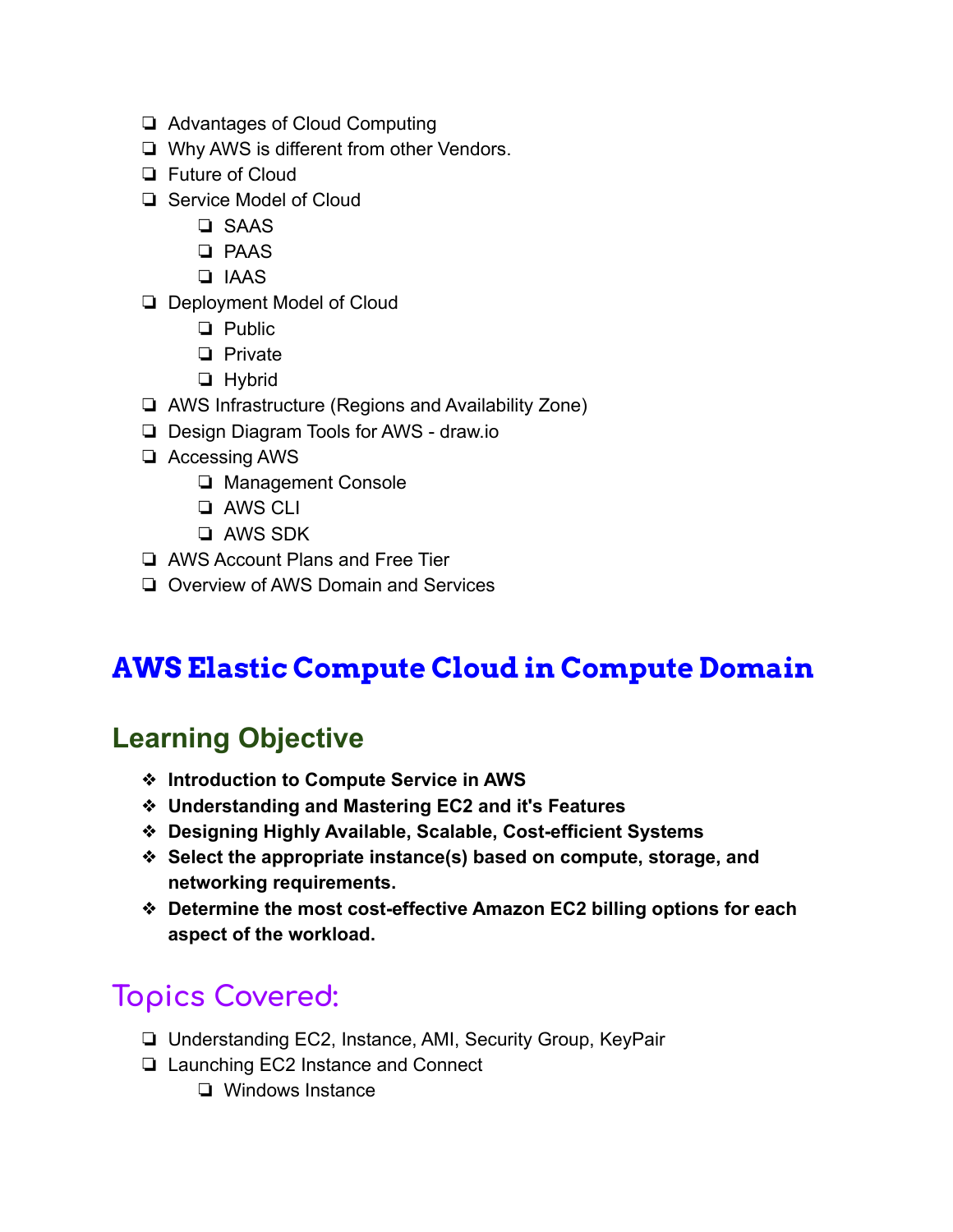- ❏ Linux Instance
- ❏ Status Checks, Instance Userdata and Metadata
- ❏ Instance Lifecycle
- ❏ EC2 Instance Types and Family
	- ❏ General Purpose
	- ❏ Compute Optimized
	- ❏ Memory Optimized
	- ❏ Storage Optimized
	- ❏ Accelerated Computing
- ❏ EC2 Instance Pricing Options
	- ❏ On-Demand
	- ❏ Reserved
	- ❏ Scheduled Reserved
	- ❏ Spot
	- ❏ Shared Instances
	- ❏ Dedicated Instances
	- ❏ Dedicated Host
	- ❏ Capacity Reservation
	- ❏ Saving Plans
- ❏ Types of AMIs to Launch EC2 Instance
	- ❏ AWS Published
	- ❏ AWS Marketplace
	- ❏ Creating from existing Instance
	- ❏ Upload Virtual Services
- ❏ AWS Service Limits and Support Plans
- ❏ Summary of EC2 Services
- ❏ Exam Essentials

### **Hand-on Lab:**

- ❏ Launching EC2 Instance (Windows) with Standard SSD Storage, Connect to Windows Instance with Remote Desktop Protocol, and make Web Server.
- ❏ Launching EC2 Instance (Linux) with Standard SSD Storage, Connect to Linux instance with Secure Shell via Putty software and make Web Server.
- ❏ Instance Lifecycle Stopping, Rebooting and Terminating Instance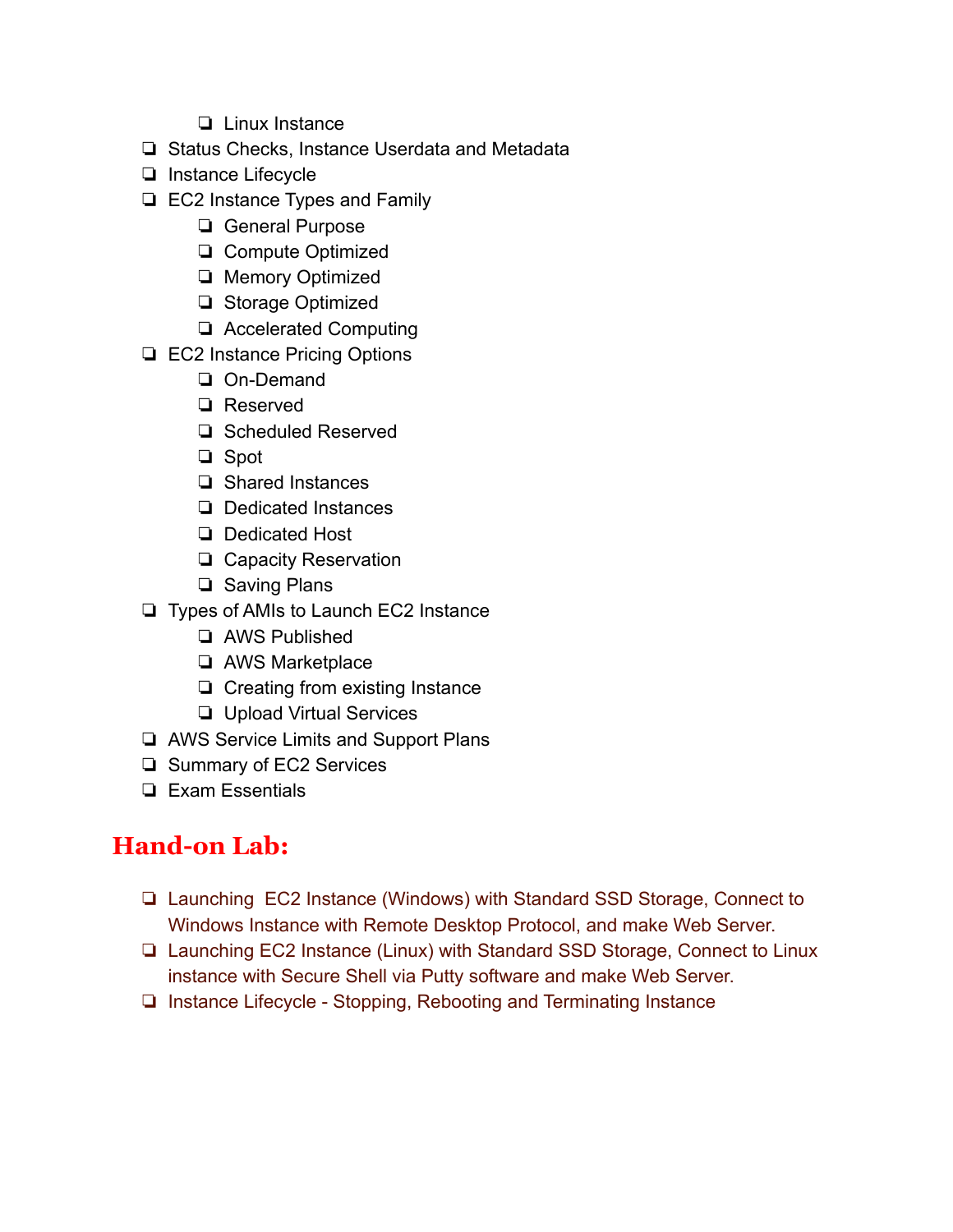# **AWS Storage Service (Block Storage)**

### **Learning Objective**

- ❖ **Understanding Cloud Storage and it's Advantages**
- ❖ **Mastering Block Storage**
	- ➢ **Instance Store**
	- ➢ **Elastic Block Store**
- ❖ **Mastering EBS Volumes, Snapshots and Images**

### **Topics Covered**

- ❏ Understanding Cloud Storage and Advantages of Cloud Storage
- ❏ Understanding Terminologies of Cloud Storage
	- ❏ HDD/SSD
	- ❏ Physical Hard Disk
	- ❏ Virtual Hard Disk
	- ❏ Volume
	- ❏ IOPS
	- ❏ Disk I/O
	- ❏ Storage Memory in GiB, MiB, KiB
- ❏ AWS Instance Store vs Elastic Block Store
- ❏ EBS Volumes and Types
- ❏ EBS Snapshots
- ❏ AMIs using EBS Snapshots
- ❏ Cross-region copy of snapshot and AMI
- ❏ EBS Snapshot LifeCycle Manager
- ❏ Summary of Cloud and EBS Storage
- ❏ Exam Essentials

#### **Hands-On**

- ❏ Launch Windows EC2 Instance with Root EBS Volume (Default Size), and later Increase the size of EBS Volume (5GiB)
- ❏ Create and Attach new EBS Data Volumes to Windows EC2 Instances as Additional Storage.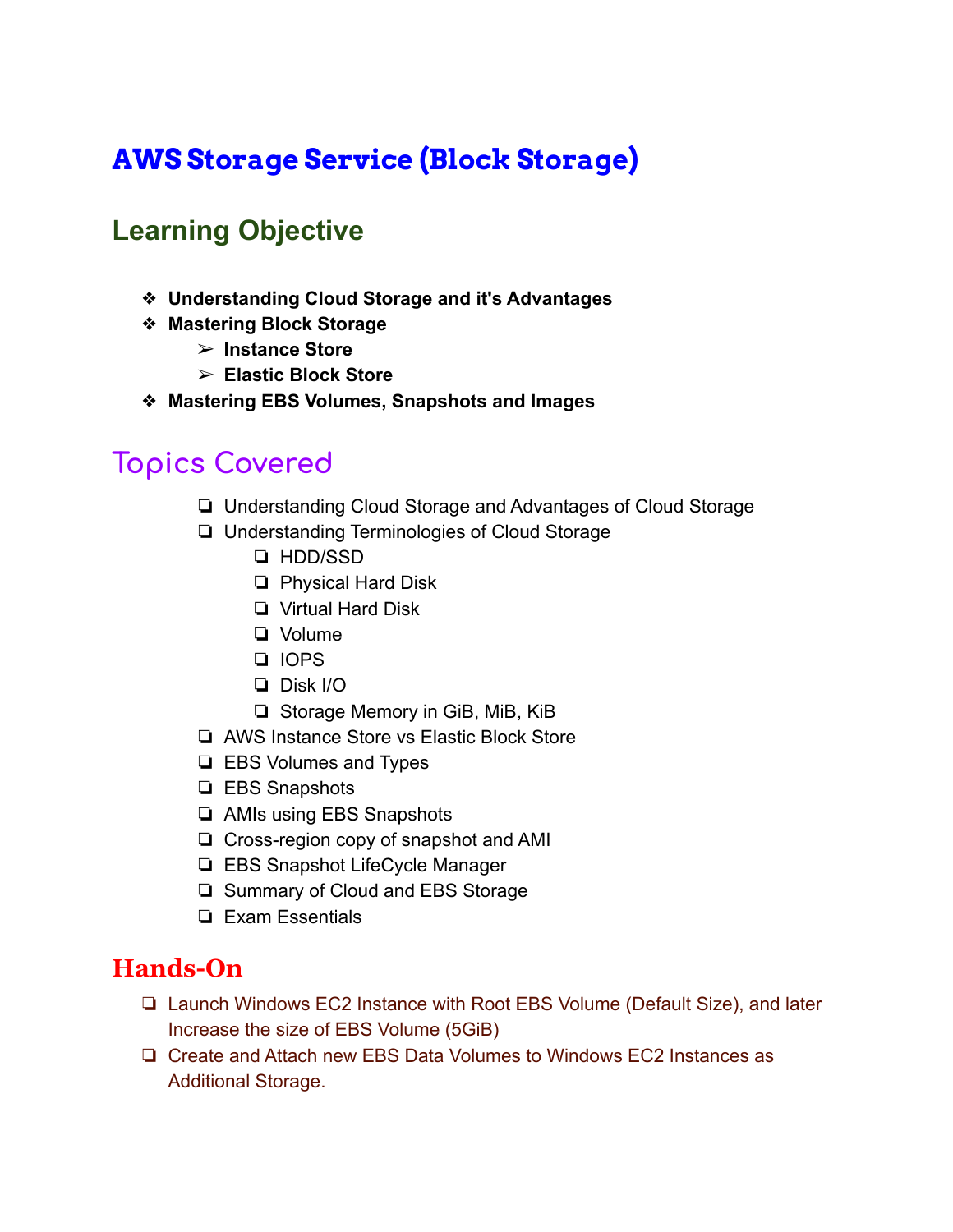- ❏ Detach and Delete unused Volumes
- ❏ Create Image from Existing Instance Based on Volume or Instance

# **AWS Storage Services (File and Object)**

### **Learning Objective**

- ❖ **Identify storage services that can be used with hybrid or non-cloud-native applications.**
- ❖ **Understanding File storage using NFS and SMB**
- ❖ **Mastering File Storage with Elastic File System**
- ❖ **Mastering File Storage with FSx**
- ❖ **Understanding Object Storage**
- ❖ **Mastering Object storage with Simple Storage Services**

- ❏ AWS File Storage using Elastic File System
- ❏ Create and Mount File Share in EFS
- ❏ AWS Fsx Console Walkthrough
- ❏ Object vs Block vs File Storage
- ❏ AWS Simple Storage Service (S3)
- ❏ S3 Benefits and Uses
- ❏ S3 Storage Classes
	- ❏ Standard
	- ❏ Standard-IA
	- ❏ One-Zone IA
	- ❏ Intelligent Tiering
	- ❏ Reduced Redundancy
	- ❏ Glacier Instant Retrieval, Flexible Retrieval, Deep Archive
- ❏ S3 Pricing
- ❏ S3 Bucket Permissions
	- ❏ Block Public Settings
	- ❏ ACL
	- ❏ Policy
	- ❏ CORS
- ❏ S3 Bucket Features
	- ❏ Versioning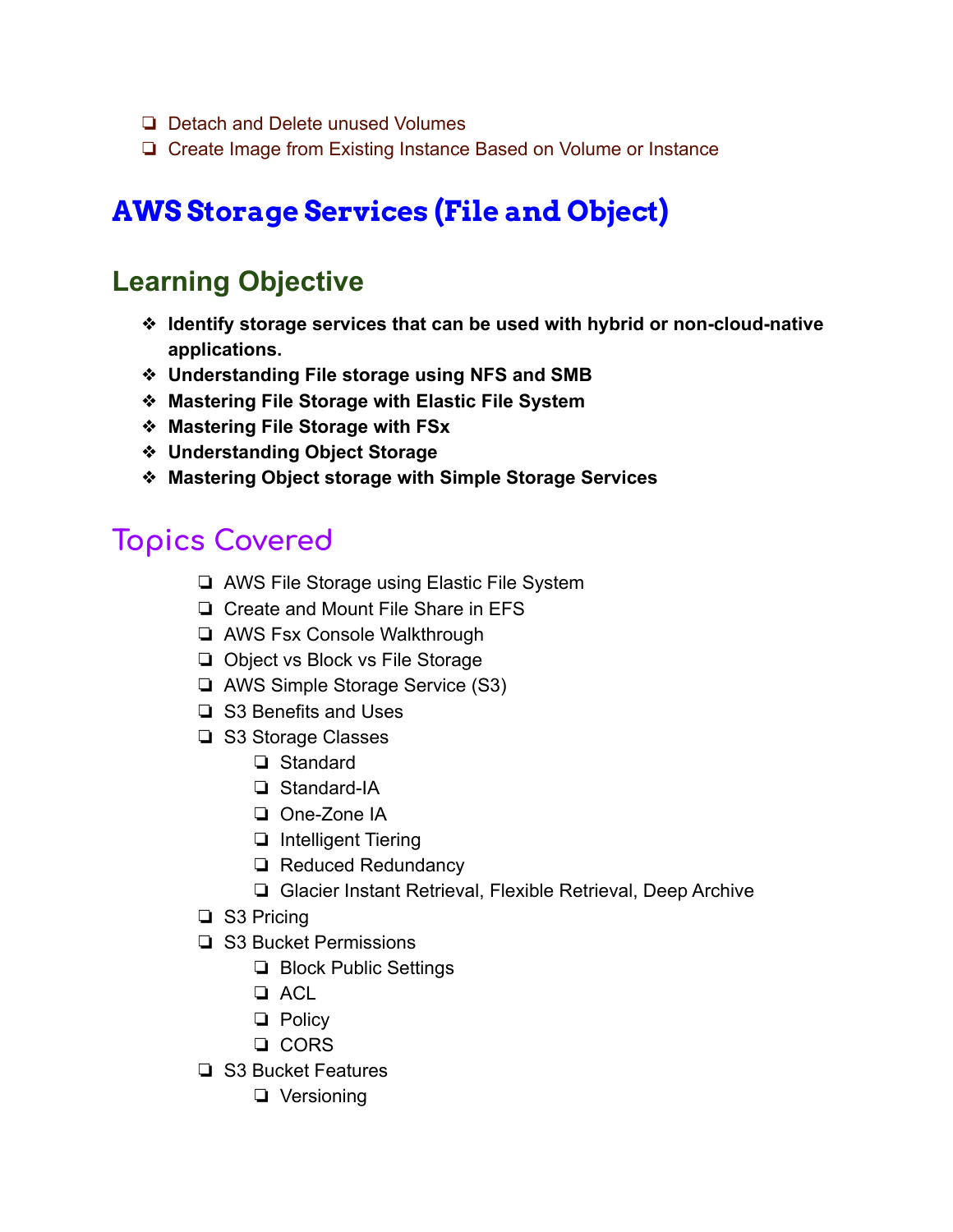- ❏ Server and Object access Logging
- ❏ Static Web Hosting
- ❏ Object lock and Tags
- ❏ Event and Encryption
- ❏ S3 Bucket Management
	- ❏ LifeCycle Policy
	- ❏ Replication
	- ❏ Metrics
	- ❏ Analytics
- ❏ S3 Glacier and Vault
- ❏ Snow family
- ❏ Summary and Exam Essentials

- ❏ Create EFS file Share and mount it to two Linux EC2 instances.
- ❏ Create your own S3 Bucket and use of Bucket Policies and Control List to Public Access
- ❏ Create your own Static Website
- ❏ Create Bucket enable Versioning and Server access Logging.
- ❏ Create Bucket with Lifecycle Policies and Cross Region Replication

# **AWS Virtual Private Cloud**

### **Learning Objective**

- ❖ **Create your own Private Cloud and manage infrastructure in the cloud.**
- ❖ **Mastering Network Basics**
	- ➢ **IP addressing**
	- ➢ **LAN and WAN**
	- ➢ **Subnetting**
	- ➢ **Devices**
	- ➢ **Ping**
- ❖ **Designing a Local Area Network**
- ❖ **Mastering LAN concepts**
- ❖ **Understanding Networking in AWS Cloud**
- ❖ **Mastering Virtual Private Cloud**
- ❖ **Designing a secure Private Network in AWS cloud**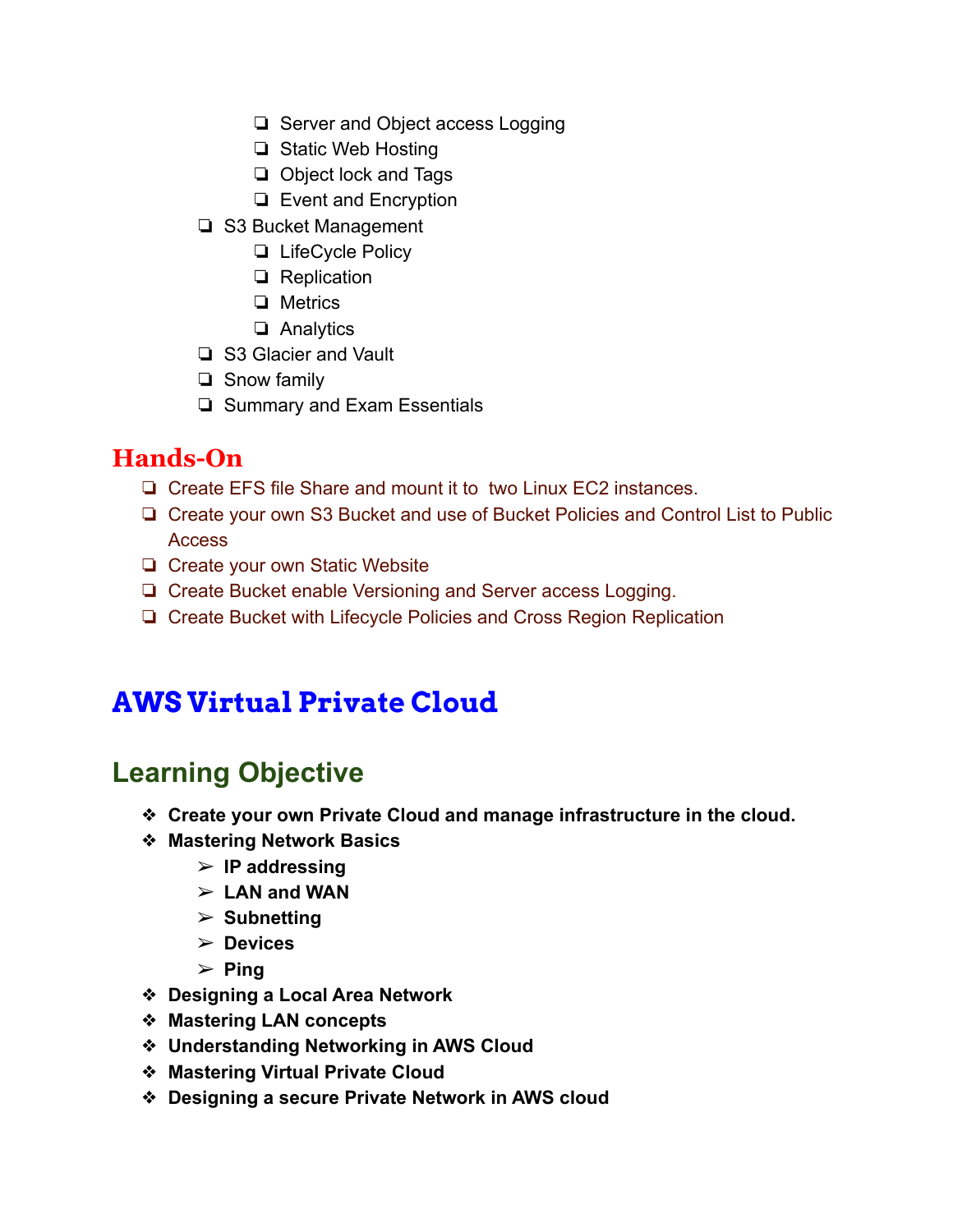- ➢ **Security Group**
- ➢ **Network Access Control List**
- ❖ **Connecting two different regions**
- ❖ **Implement NAT for Private Networks**
- ❖ **Implement VPN for On-premises**
- ❖ **Implement Transit Network**
- ❖ **Understanding Storage Gateway**
- ❖ **Troubleshooting Network Problems**

- ❏ Virtual Private Cloud Basics
- ❏ Subnets
- ❏ Route Tables
- ❏ Internet Gateway
- ❏ Security Groups and Network ACLs
- ❏ Nat Instance and Nat Gateways
- ❏ EIP and E-NICs
- ❏ Virtual Private Gateway
- ❏ Customer Gateway
- ❏ Virtual Private Network
- ❏ VPC Peering
- ❏ AWS Direct Connect
- ❏ Transit Gateway
- ❏ Storage gateway
- ❏ Summary
- ❏ Exam Essentials

### **Hands-On**

- ❏ Create VPC, Public Subnets and Route Table and Launch EC2 Instance.
- ❏ Create VPC Public and Private Subnets, Route table and Launch EC2 instance Windows in Public and Linux in Private.
- ❏ Create Nat Gateway and allow internet access to Private Subnet.
- ❏ Create two different VPC in different regions and use VPC Peering Connection to **Connect**
- ❏ Build Network and Instance Security Between Instances using Security Group and Network ACL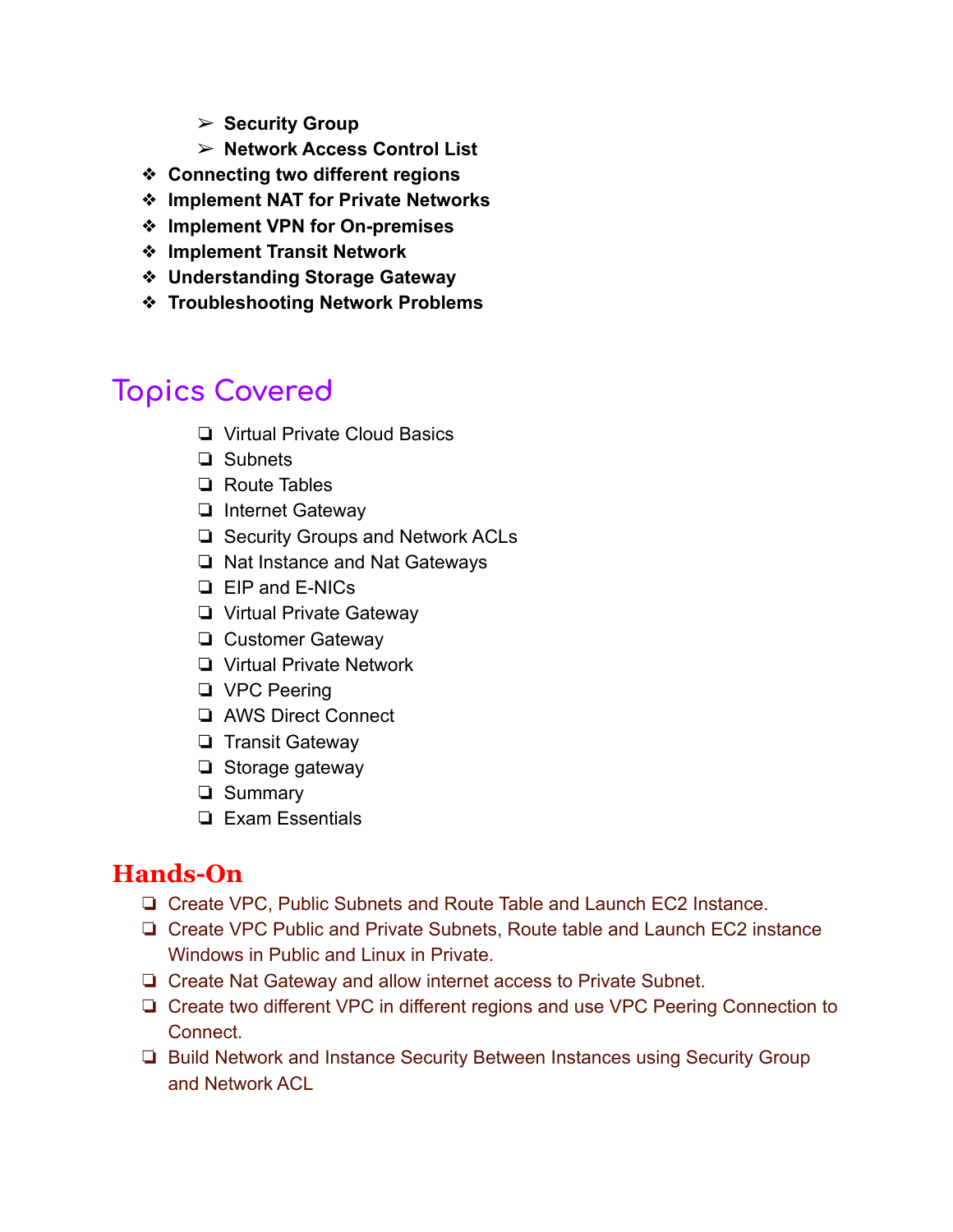- ❏ Create Customer and VPN Gateway to describe VPN Connection.
- ❏ Create a Transit Gateway and add attachments(VPC or VPN)

### **AWS Management Tools**

#### **Learning Objective**

- ❖ **Learn how to Monitor and Audit AWS services using CloudWatch**
- ❖ **Understanding CloudWatch basic monitoring**
- ❖ **Understanding CloudWatch detailed monitoring**
- ❖ **Setting CloudWatch Alarms on EC2 instance**
- ❖ **Understanding CloudTrail.**
- ❖ **Create and Logs all events using CloudTrail**
- ❖ **Learn how to set a budget for Cost Management, Cost Explore.**
- ❖ **Learn how to get SNS notification for any activity that happens in AWS Resources.**

# **Topics Covered**

- ❏ CloudWatch
- ❏ CloudWatch Metrics
- ❏ Monitor EC2 Instance
- ❏ Create Alarm on EC2
- ❏ Monitor VPC Flow Logs
- ❏ CloudWatch Logs
- ❏ CloudWatch Rules
- ❏ CloudWatch Billing Alerts
- ❏ Cost Management
- ❏ CloudTrail
- ❏ CloudTrail Logs in S3 Bucket for all API Calls
- ❏ Simple Notification Service
- ❏ Summary
- ❏ Exam Essentials

#### **Hands-on**

- ❏ Monitor EC2 instance with Detailed Monitoring
- ❏ Monitor VPC flow logs using CloudWatch Logs
- ❏ Audit event cloudtrail for 90 days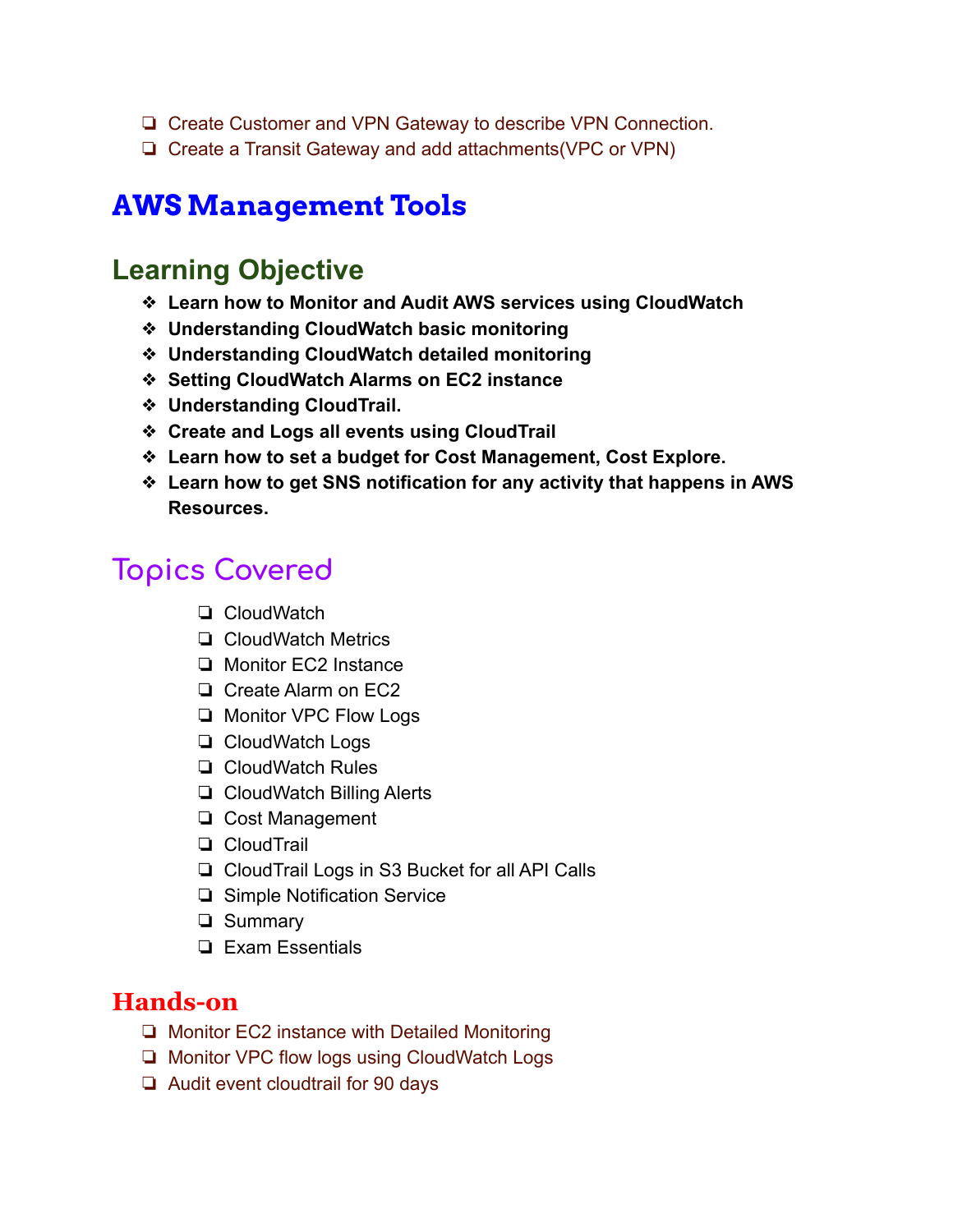- ❏ Create Trail to log all events
- ❏ Create SNS Topic and Subscribe Email to get Notifications

# **Load Balancing and Auto Scaling of EC2 Instance and Traffic**

### **Learning Objective**

- ❖ **Understanding High Availability**
- ❖ **Use load balancing in the creation of highly available systems.**
- ❖ **Understanding Scaling AWS Resources**
	- ➢ **Manual**
	- ➢ **Scheduled**
	- ➢ **Dynamic**
- ❖ **Learn scaling Applications/Systems with AutoScaling and its use in Building Fault Tolerant Networks.**
- ❖ **Understanding components of AutoScaling**
	- ➢ **Launch Configuration**
	- ➢ **Launch Template**
	- ➢ **Autoscaling Group**

- ❏ Load Balancers Types
- ❏ Application
- ❏ Network
- ❏ Target Groups
- ❏ Load Balancer Configuration
- ❏ Service Health Check
- ❏ Path Based Routing
- ❏ Launch Configurations
- ❏ Launch Templates
- ❏ Scaling Groups
- ❏ Scaling Policies
- ❏ Building Fault Tolerant and Highly Available Applications
- ❏ Summary of Auto Scaling and Load Balancers
- ❏ Exam Essentials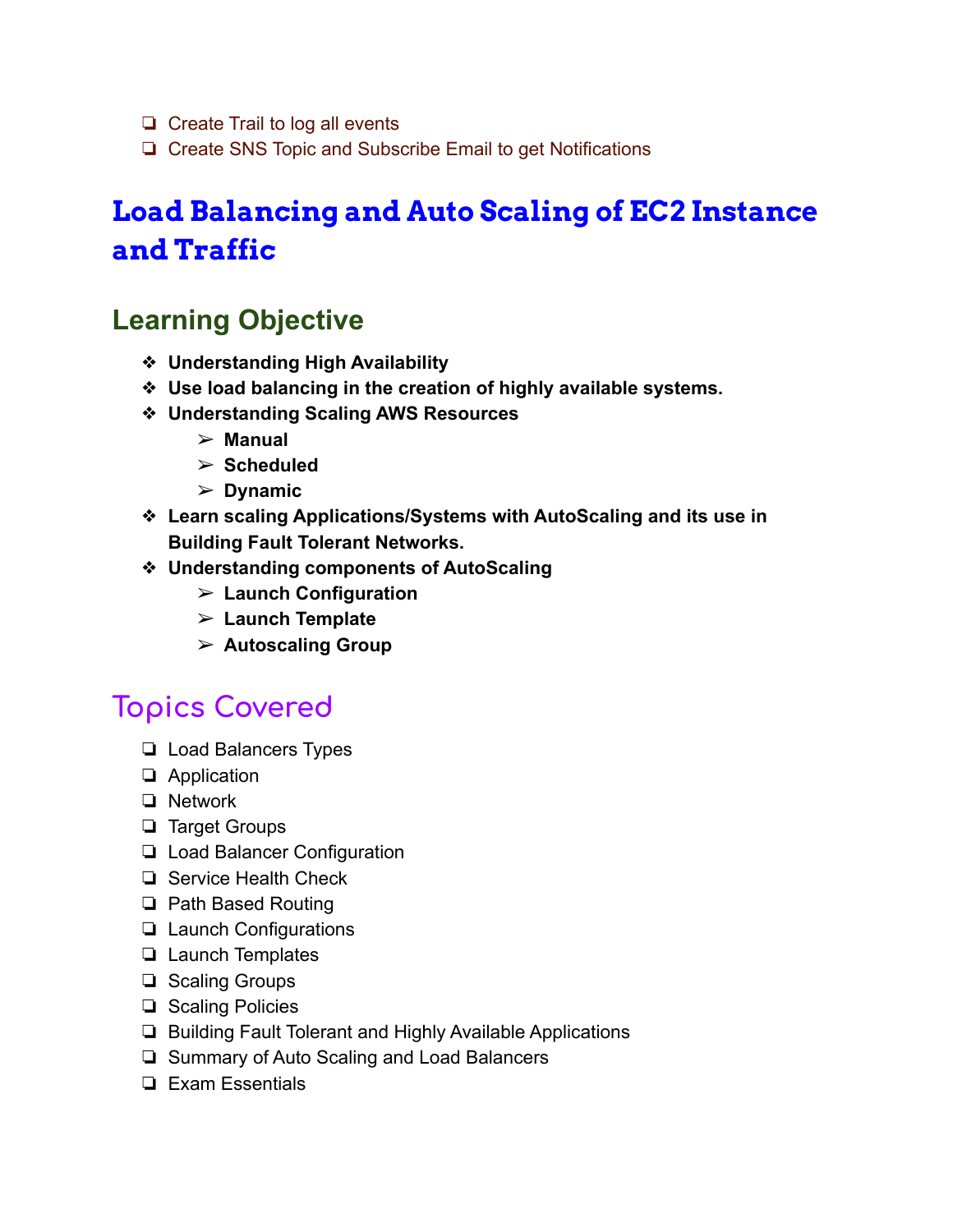- ❏ Create an Application Load balancer and register targets
- ❏ Create path based routing rules
- ❏ Create a Network load balancer and compare with application load balancer
- ❏ Launch EC2 instances and use Auto Scaling Group to build High Available Applications.

# **AWS Route53**

## **Learning Objective**

- ❖ **Understanding Name Resolution, DNS and Amazon Route 53**
- ❖ **Mastering DNS Name Resolution**
- ❖ **Mastering DNS records**
	- ➢ **Name Server**
	- ➢ **Start of Authority**
	- ➢ **Host**
	- ➢ **Alias**
- ❖ **Understanding Domain Registration**
	- ➢ **Domain Registrar**
	- ➢ **Domain Names**
	- ➢ **Subdomain Names**
- ❖ **Mastering Route53**

- ❏ Domain Name Service
- ❏ AWS Route53
- ❏ Domain Registration
- ❏ Hosted Zones
- ❏ Record Sets
- ❏ Routing Policies
- ❏ DNS Failover with S3 and CDN
- ❏ Summary
- ❏ Exam Essentials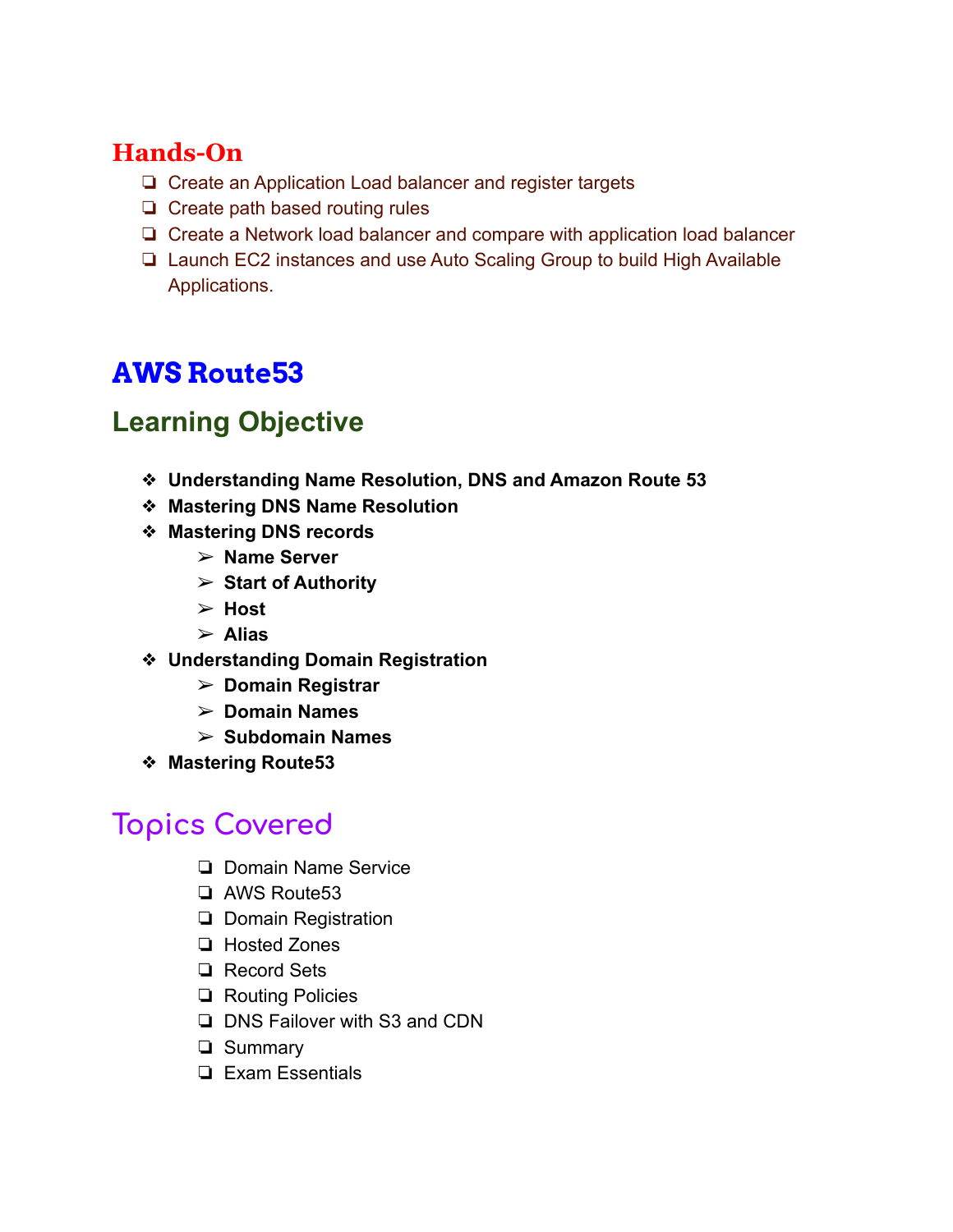- ❏ Route53, Routing Policy and DNS Failover
- ❏ Implement Name Resolution for two different VPC to access web pages.

# **AWS CloudFront**

## **Learning Objective**

❖ **Understanding Content Delivery Network for Videos and media files.**

# **Topics Covered**

- ❏ Content Delivery Network
- ❏ AWS Edge Locations
- ❏ Distributions
- ❏ CloudFront
- ❏ Summary
- ❏ Exam Essentials

#### **Hands-On**

- ❏ Create S3 Bucket and upload Video files and make them public.
- ❏ Create distribution in CloudFront to distribute videos to all Edge locations.

# **AWS Command Line Interface**

### **Learning Objective**

- ❖ **Understanding AWS Command Line Tool**
- ❖ **Install AWS Command Line Tool**
- ❖ **AWS CLI Configuration**
- ❖ **Launch AWS Resources using CLI Tool**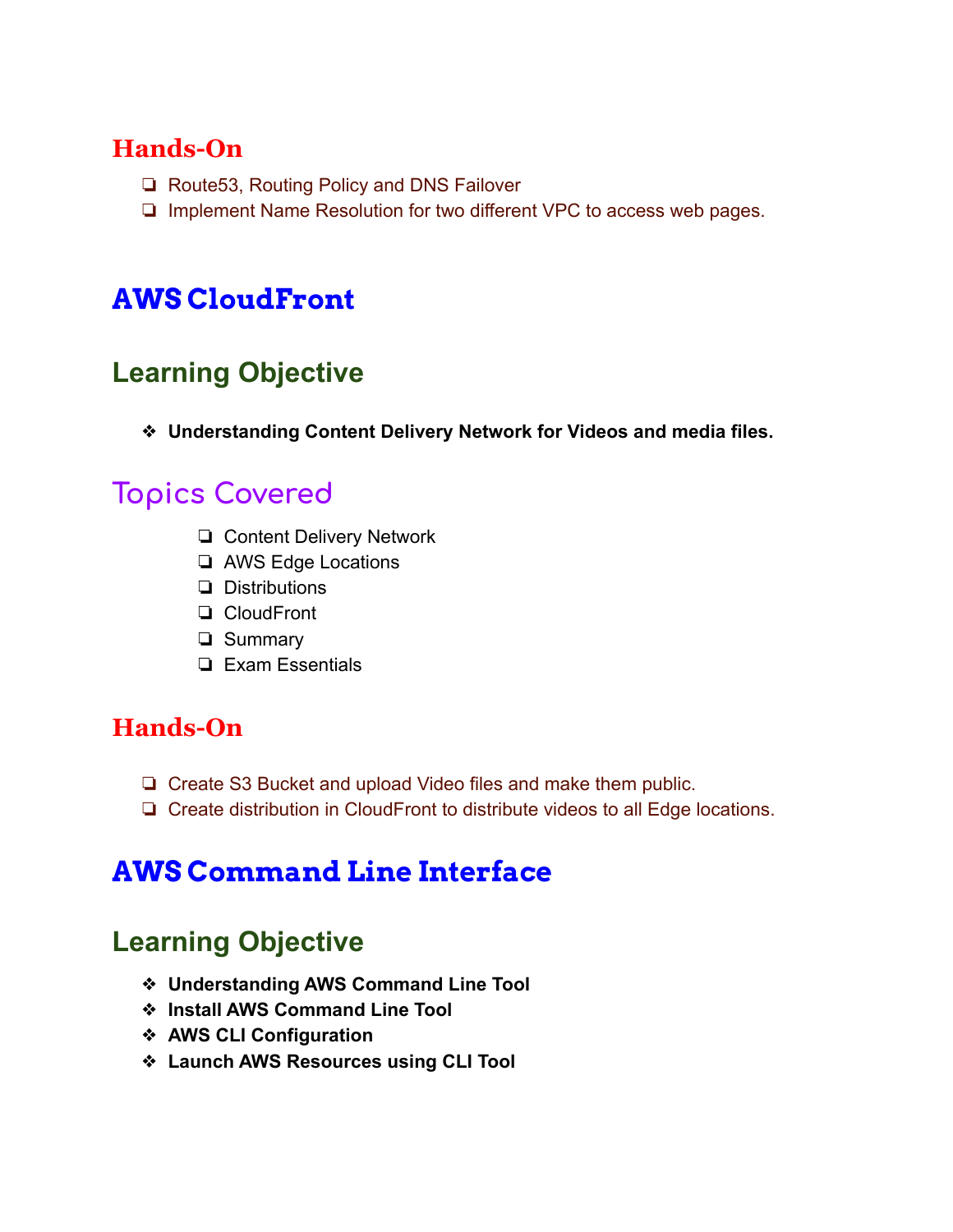- ❏ Install and Configure AWS CLI
- ❏ AWS CLI Reference
- ❏ Build AWS Resources using AWS CLI
- ❏ S3 presigned URL, Multi-part upload, MFA Delete

#### **Hands-On**

- ❏ Manage s3 using aws CLI
- ❏ Manage EC2 using aws CLI

### **Identity and Access Management**

### **Learning Objective**

- ❖ **Understanding Fundamentals of AWS IAM**
- ❖ **Understanding IAM Principles**
- ❖ **Build Secure Administration using IAM Components**
	- ➢ **Users**
	- ➢ **Groups**
	- ➢ **Policies**
	- ➢ **Roles**

- ❏ IAM Principles
- ❏ Creating Users
- ❏ MFA
- ❏ Creating Groups
- ❏ Understanding Policies
- ❏ Understanding Console and Programmatic Access
- ❏ Access Keys and Secret Key
- ❏ IAM Roles
- ❏ Security and Policies
- ❏ VPC Endpoint for S3
- ❏ Cross AWS Account Access Using IAM User and Role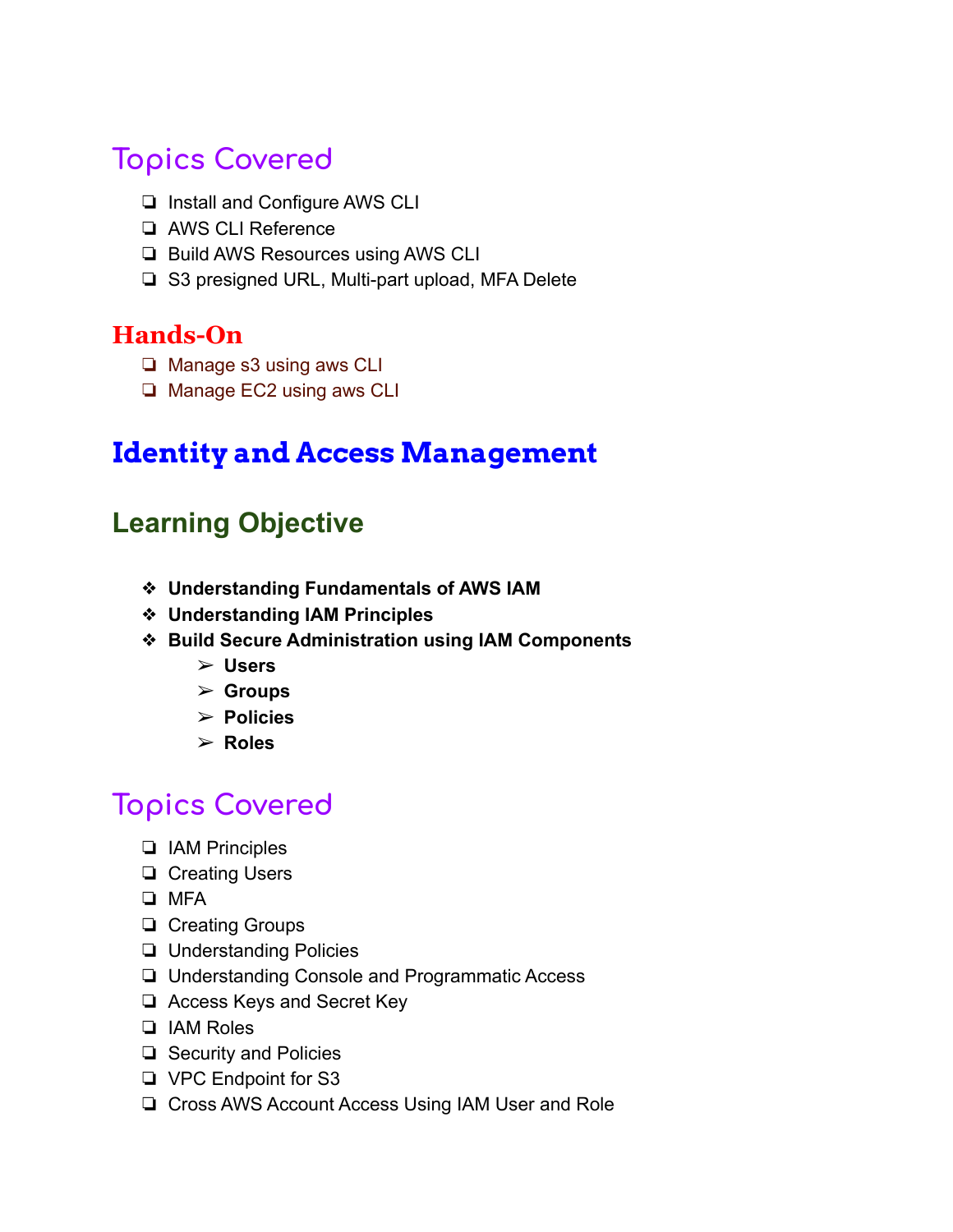- ❏ Summary
- ❏ Exam Essentials

- ❏ Create Users and allow EC2 Read-Only
- ❏ Create Users and allow S3 Bucket Read-only
- ❏ Allow Specific bucket to Access Fully
- ❏ Create user access AWS Resources CLI
- ❏ Create and assign Roles to Resource

### **Serverless and PAAS**

### **Learning Objective**

- ❖ **Understanding What is Serverless**
- ❖ **Understanding Lambda**
- ❖ **Manual invoke and Cloud Watch(Event bridge trigger)**
- ❖ **Understanding PAAS and Elastic Beanstalk**

### **Topics Covered**

- ❏ Lambda functions
- ❏ Configuration limitations and pricing
- ❏ Configuring Elastic Beanstalk
- ❏ Understand the deployment types

#### **Hands-On**

- ❏ Create a lambda function for stopping and starting ec2 instance
- ❏ Integrate with cloudwatch event and trigger lambda
- ❏ Create a simple sample application and deploy using elastic beanstalk

### **Database Services**

### **Learning Objective**

❖ **Understanding Database**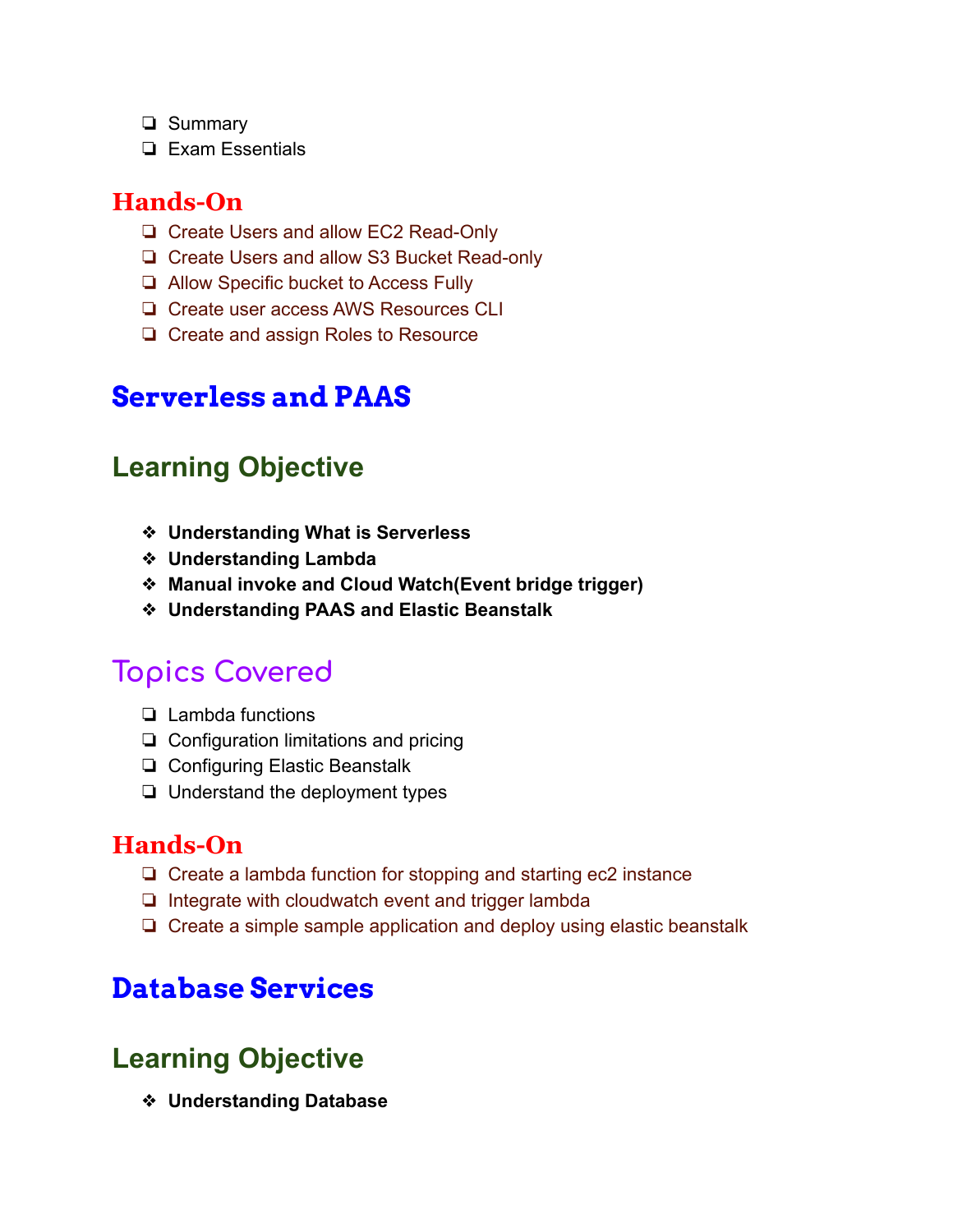- ❖ **Understanding Relational and Non Relational Database Services**
- ❖ **Understanding Transactional and Analytical databases**
- ❖ **Understanding AWS Database services and their use case**
- ❖ **Build LAMP stack using AWS RDS (online application)**
- ❖ **Understanding the difference between RDS MYSQL and Aurora**
- ❖ **Understanding dynamodb and dax cluster**

- ❏ AWS RDS
- ❏ Encryptions
- ❏ LAMP Stack
- ❏ Multi-AZ Deployment
- ❏ Read Replica
- ❏ Snapshots
- ❏ Restoring Snapshots
- ❏ Aurora
- ❏ What is multi-master database
- ❏ Aurora Serverless
- ❏ Non Relational database dynamodb
- ❏ DAX
- ❏ Summary of Database services
- ❏ Exam Essentials

#### **Hands-On**

- ❏ Create MySql Database to implement LAMP Stack.
- ❏ Create multi-AZ and read replicas
- ❏ Create an Aurora DB Cluster
- ❏ Create a simple dynamodb table and global tables
- ❏ Create a dax cluster

# **Organization, Directory Services, Workspaces and AWS SSO**

### **Learning Objective**

❖ **Understanding AWS Organization**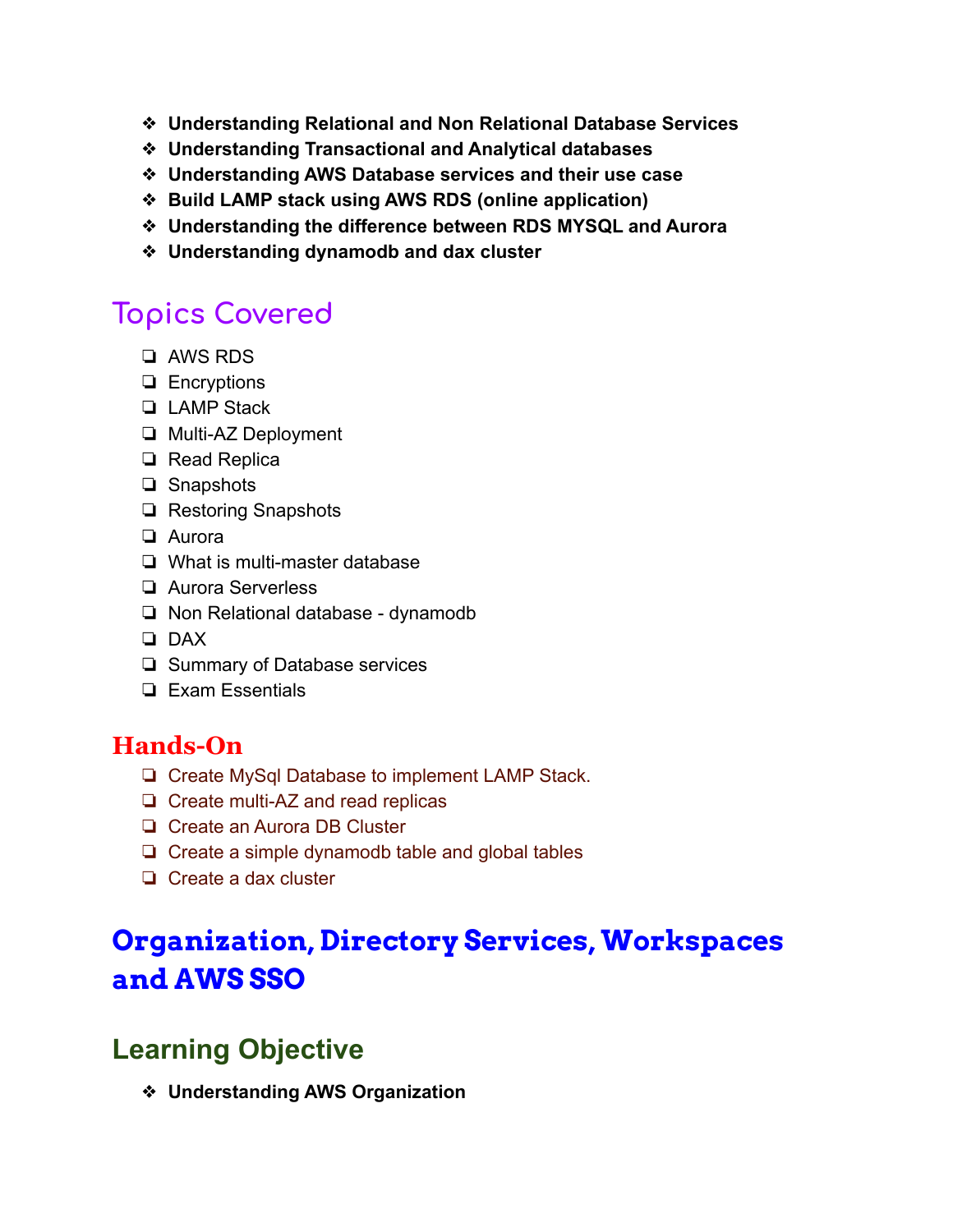- ❖ **Understanding AWS Organizational Hierarchy Using Organizational Unit**
- ❖ **Understanding Service Control Permission**
- ❖ **Understanding Active Directory**
- ❖ **Install and Configure Windows Active Directory**
- ❖ **Mastering Windows Active Directory**
	- ➢ **Installing**
	- ➢ **Configuration**
	- ➢ **Domain**
	- ➢ **Domain Controller**
	- ➢ **Domain Members**
- ❖ **Understanding Directory Services in AWS**
- ❖ **Understanding the need of AWS SSO**

- ❏ Organization and Invitations
- ❏ Organizational Unit and SCP
- ❏ Authentication and Authorization
- ❏ Workgroup and Domain Model
- ❏ Windows Active Directory
- ❏ Directory Services
- ❏ Types of Directory Services in AWS
- ❏ Virtual Desktop Infrastructure
- ❏ AWS Workspaces
- ❏ AWS SSO
- ❏ Summary
- ❏ Exam Essentials

### **Hands-On**

- ❏ Create a aws organization and add member accounts
- ❏ Create a SCP from the management account to manage member accounts
- ❏ Create AWS Managed Directory and add Windows Client
- ❏ Create and Launch Workspace to know how to implement VDI
- ❏ Create AWS SSO and allow AD user to login to AWS Accounts in AWS **Organization**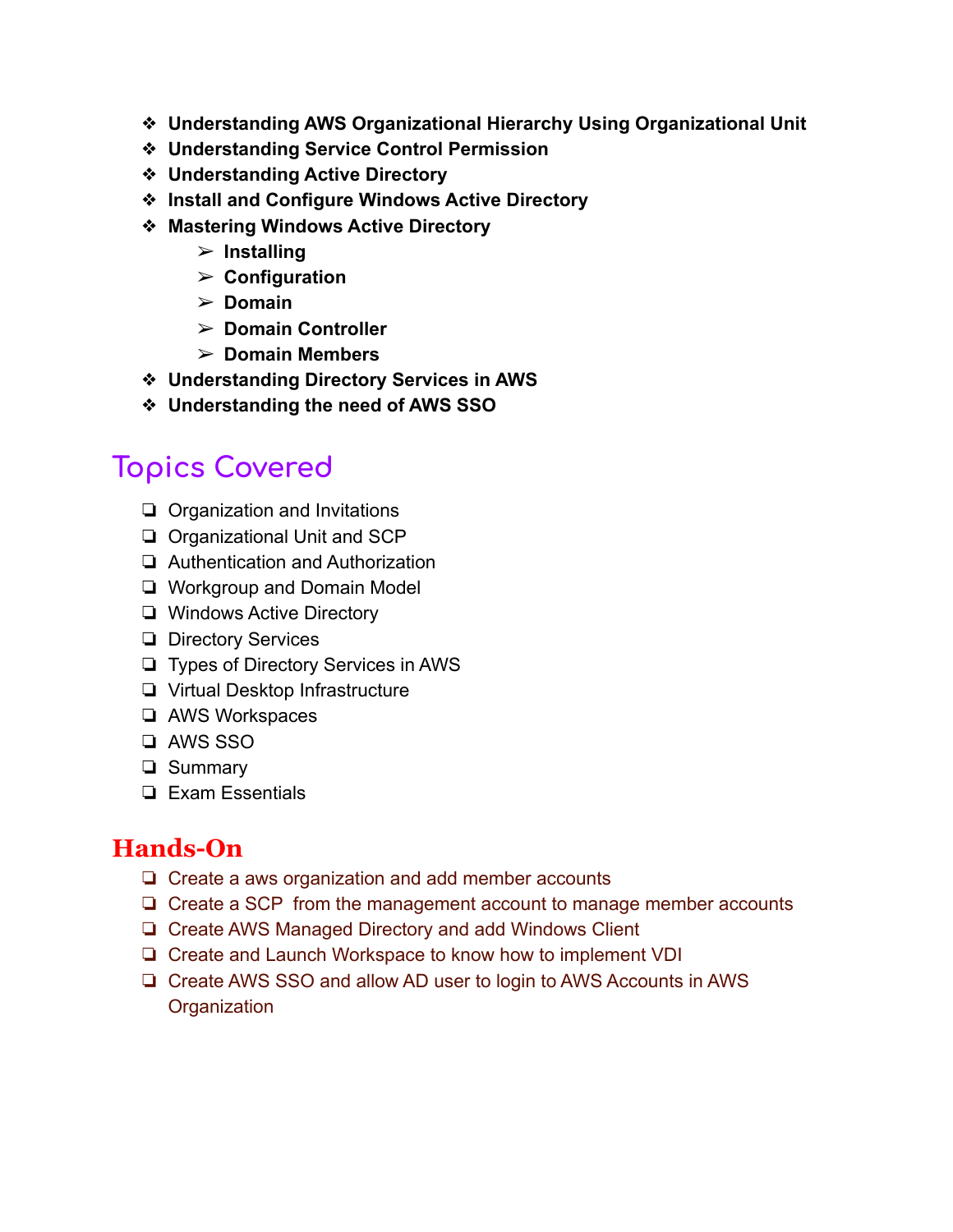# DevOps

### **DevOps Foundation**

### **Learning Objective**

❖ **Understanding of DevOps**

# **Topics Covered**

- ❏ What is DevOps?
- ❏ Why DevOps?
- ❏ Evolution of Software Methodologies
- ❏ Dev Challenges v/s DevOps Solution
- ❏ Ops Challenges v/s DevOps Solution
- ❏ Stages Of DevOps Lifecycle
	- ❏ Continuous Development
	- ❏ Continuous Testing
	- ❏ Continuous Integration
	- ❏ Continuous Deployment
	- ❏ Continuous Monitoring
- ❏ The Various DevOps Tools

### **Getting started with Linux**

### **Learning Objective**

❖ **Understanding Linux Basics**

- ❏ What is Linux and Open Source
- ❏ Linux distributions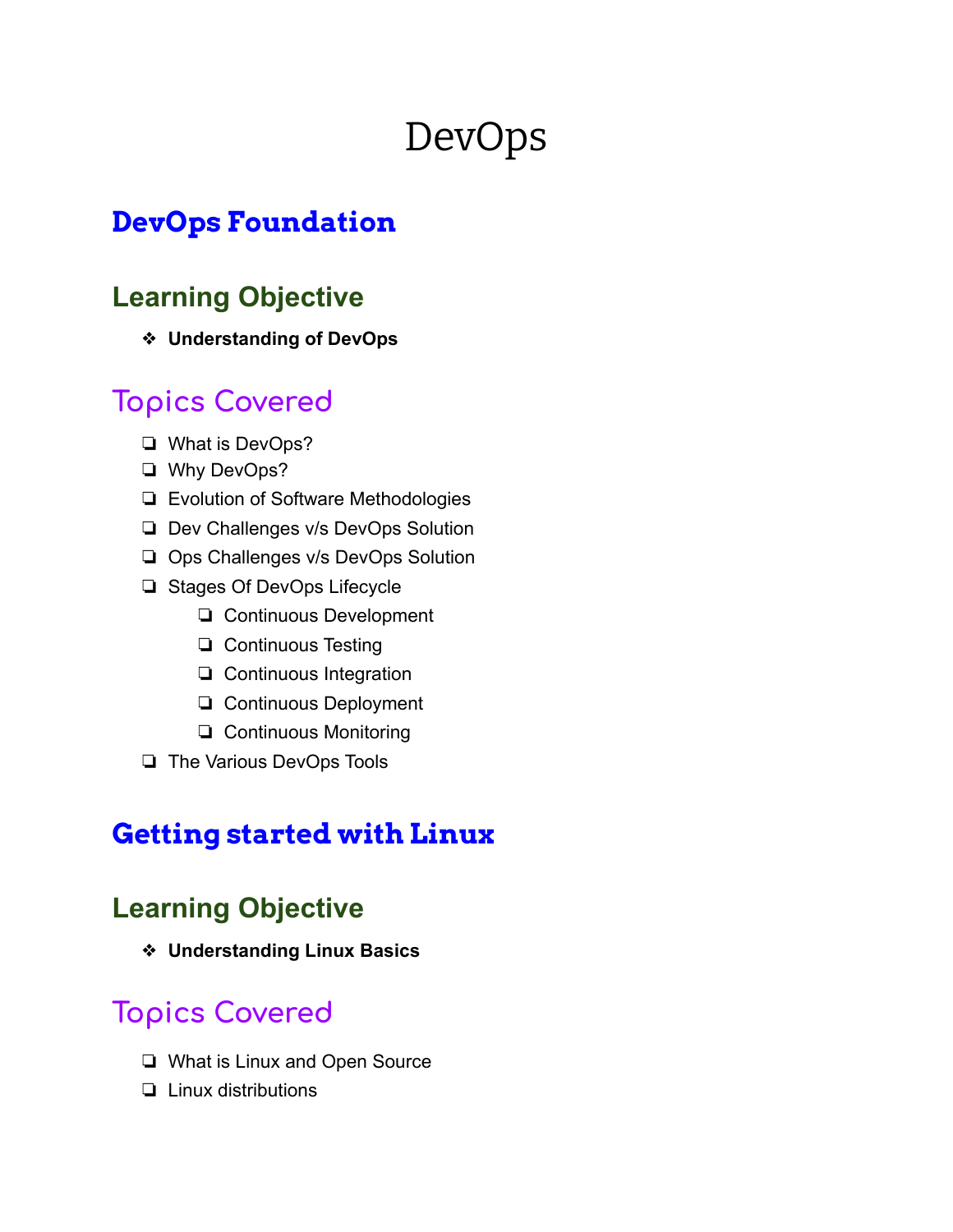- ❏ Understanding Shell
- ❏ Understanding basic commands in Linux
- ❏ Understanding absolute and relative path
- ❏ Creating files and directory using CLI
- ❏ Understanding linux command and using options for linux commands

### **VCS with Git**

### **Learning Objective**

- ❖ **Understanding Git & GitHub (Managing Source Code and What is Version Control System(VCS)?**
- ❖ **Understanding AWS Code Commit**

- ❏ Why VCS?
- ❏ VCS tools
- ❏ Distributed VCS
- ❏ What is Git & Why Git?
- ❏ Features Of Git
- ❏ Git Workflow
- ❏ Git Configurations
- ❏ Creating Git Repository
- ❏ Syncing Repositories
- ❏ Adding Origin
- ❏ Pushing changes
- ❏ Pulling changes
- ❏ Clone operation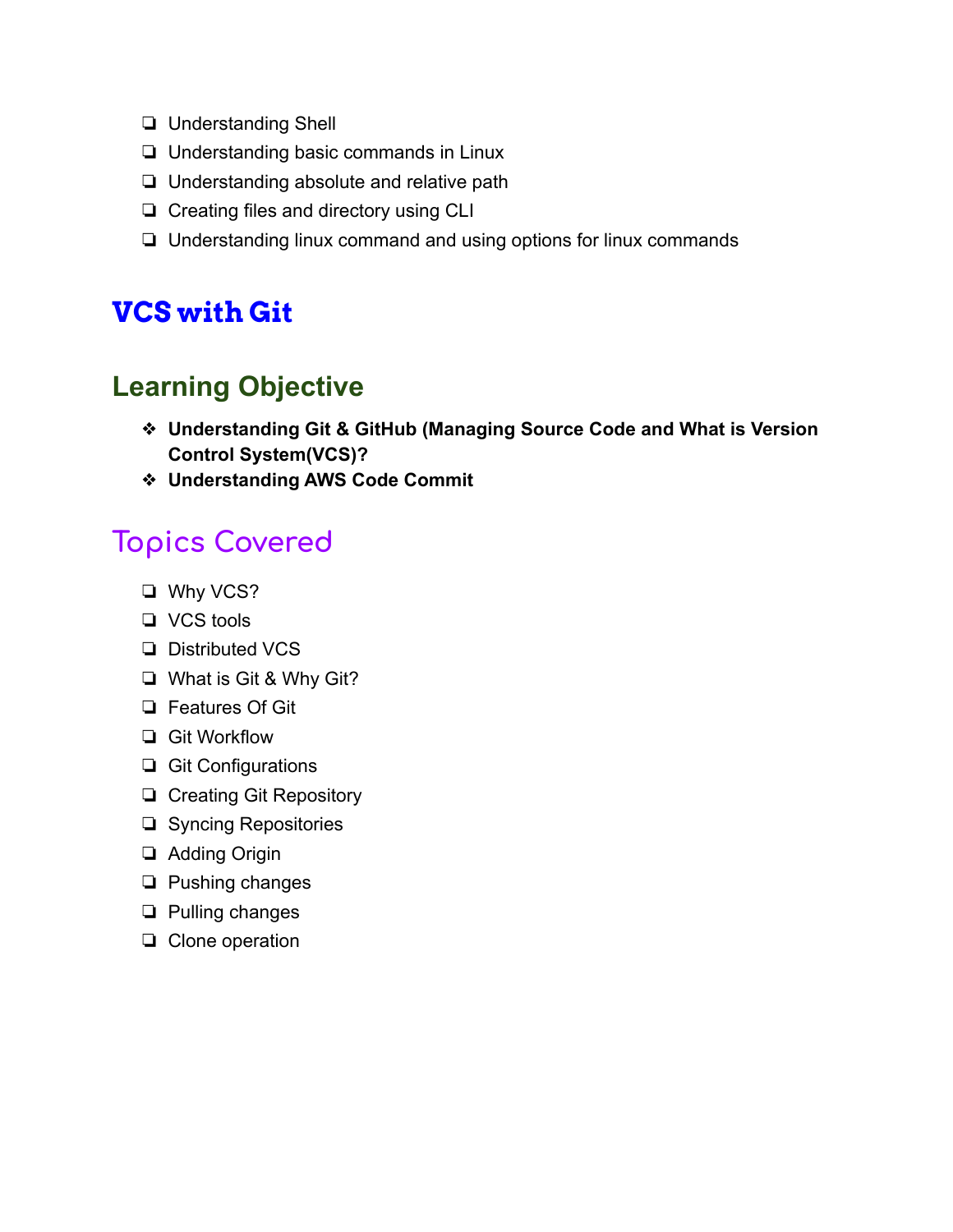# **Continuous Integration with Jenkins**

### **Learning Objective**

❖ **Understanding Integration with Jenkins**

## **Topics Covered**

- ❏ Challenges before Continuous Integration
- ❏ What is Continuous Integration?
- ❏ Benefits of Continuous Integration
- ❏ Tools of Continuous Integration
- ❏ Introduction to Jenkins
- ❏ Configuring Jenkins
- ❏ Build Setup in Jenkins
- ❏ Jenkins Dashboard
- ❏ Creating jobs in Jenkins
- ❏ Configuring Security in Jenkins
- ❏ Plugin Management in Jenkins
- ❏ Notification System
- ❏ Jenkins Best Practices

### **Containerization**

#### **Learning Objective**

- ❖ **Understanding Traditional(Physical and Virtual) Application Deployment Methods) and Containerization**
- ❖ **Advantages**
- ❖ **Understanding docker and components**
- ❖ **Understanding Container Orchestration**
- ❖ **Understanding ECS and Launch Types**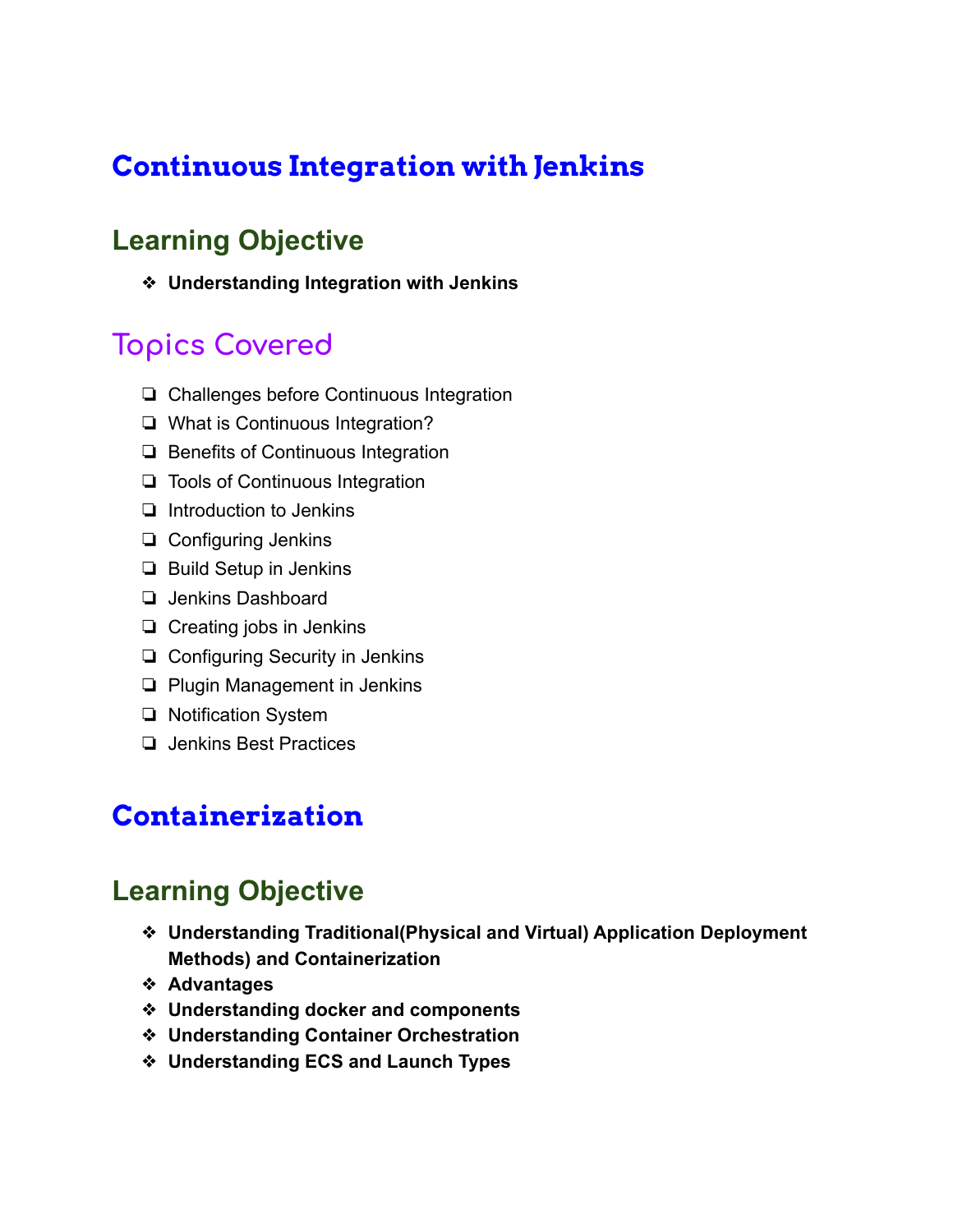- ❏ Docker Engine
- ❏ Images
- ❏ Registry
- ❏ Containers
- ❏ ECS
	- ❏ Container Definition
	- ❏ Task
	- ❏ Task Definition
	- ❏ Service
- ❏ EC2 Launch Type
- ❏ Fargate

#### **Hands-On**

- ❏ Launch an EC2 instance and install docker engine and start docker
- ❏ Pull image and run httpd container on ec2 instance
- ❏ Creating a ECS Cluster using ec2 and fargate launch type

# **Continuous Deployment**

# **Learning Objective**

- ❖ **Understanding automation and automation tools used on premises and in aws**
- ❖ **Using the automation tool in the devops pipeline**
- ❖ **Understanding Cloudformation**

- ❏ Before Continuous deployment
- ❏ What is ansible
- ❏ Terminologies
	- ❏ Control Node